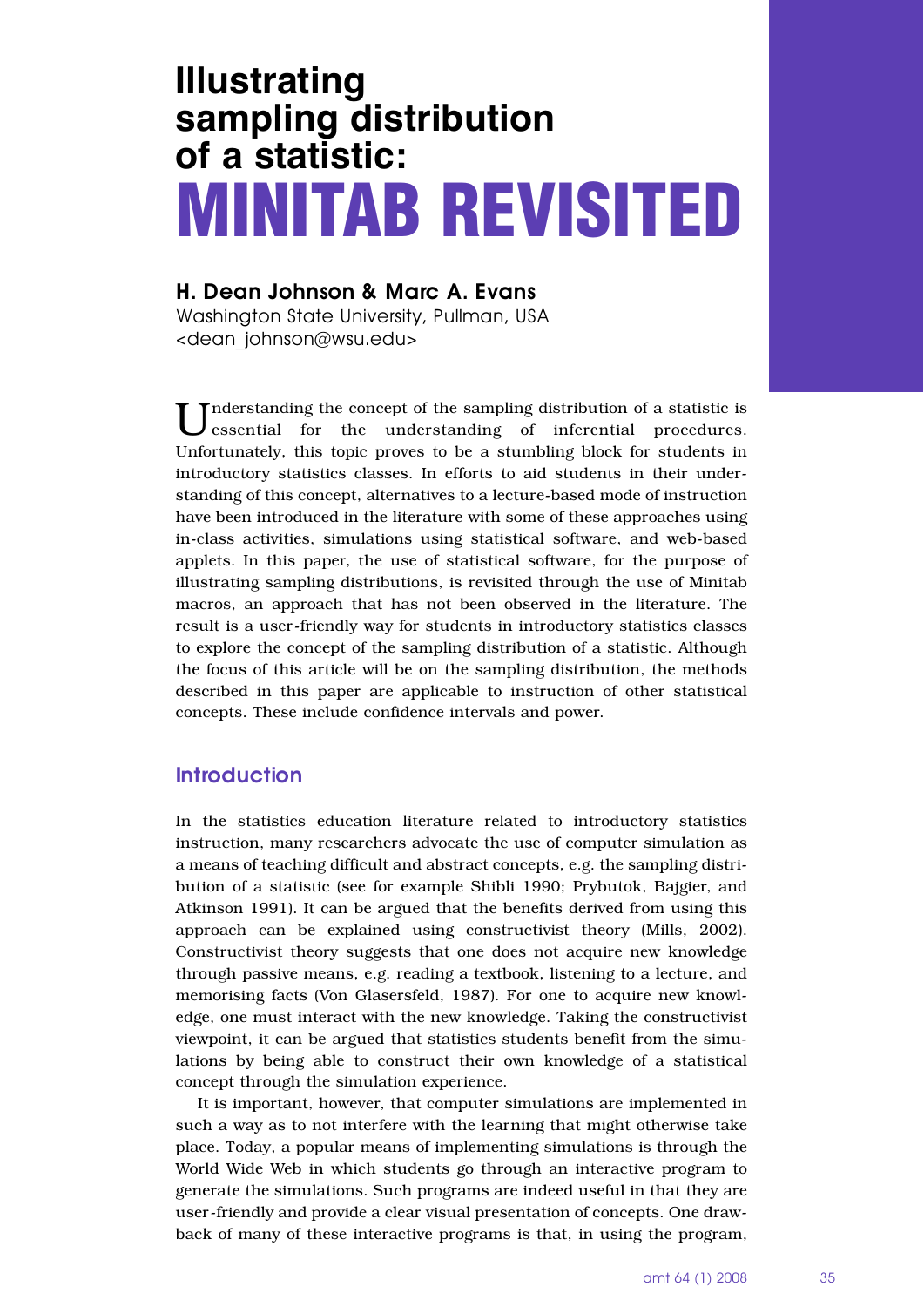the student do not see many aspects of the simulation on screen, e.g. the actual population values, the observations in each random sample and the mean for each sample. With applets illustrating the sampling distribution for a statistic, for example, students generally only see the parent population distribution and the sampling distribution of the statistic. Being distanced from the details of the simulation in this manner takes away from the learning of the concepts.

In this paper, an attractive alternative to interactive web programs is through the use of Minitab (2004) statistical software to perform and display results from simulations. The idea of using Minitab, for the purpose of teaching abstract concepts through simulations, is not a new one. The purpose of this paper is to illustrate a very user-friendly approach to implementing simulations in Minitab, an approach that has not been observed in the literature. Using the approach described in this paper, students are able to see the details of the simulations on screen, in a spreadsheet. They can see the actual values in the population, the values in each random sample, and the resulting sample statistics obtained from the different samples. Using this approach enables students to move closer to the details of the simulation thus providing a better understanding of the concepts.

## **Running simulation macro in Minitab**

In an introductory statistics course, students are exposed to numerous statistical inference procedures. To have any understanding of these procedures, it is essential that students have a good understanding of the concept of the sampling distribution of a statistic. To aid in the understanding of this concept, simulations are often used. Following is an illustration of how simulations can be easily implemented in Minitab.

The purpose of the simulation below is to illustrate the sampling distribution of the sample mean. Random samples of size *n* = 5 are selected (with replacement) from a population consisting of values the authors have associated with the cards in a standard deck of 52 cards. For each randomly selected sample, the sample mean is calculated and results are displayed in a Minitab worksheet.

|                           |                | El Elle Edit Data Calc Stat Graph Egitor Tools Window Help                                                |    |    |    |           |    |    |    | <b>JEIX</b> |
|---------------------------|----------------|-----------------------------------------------------------------------------------------------------------|----|----|----|-----------|----|----|----|-------------|
|                           |                | 全日 @   上功直   < ○   閏   1   ▲ ☆   ⊙ ? d   + 5 0 0 0 0 1 1 ☆ 日面       1 1 1 ☆   日面       1 ☆   日面       1 ☆ |    |    |    |           |    |    |    |             |
|                           | -2唱曲留 はは Q     |                                                                                                           |    |    |    |           |    |    |    |             |
| $\mathbf{F}$              | $C1.$ T        | C <sub>2</sub>                                                                                            | C3 | C4 | C5 | <b>OS</b> | C1 | C8 | C9 | C10<br>Ξ    |
|                           |                | <b>Deck of Cards Card Value(Population)</b>                                                               |    |    |    |           |    |    |    |             |
| n                         | 2 of Hearts    | 2                                                                                                         |    |    |    |           |    |    |    |             |
| 2                         | 3              | 3                                                                                                         |    |    |    |           |    |    |    |             |
| з                         | ۷              | 4                                                                                                         |    |    |    |           |    |    |    |             |
|                           | 5              | 5                                                                                                         |    |    |    |           |    |    |    |             |
| 5                         | G              | 6                                                                                                         |    |    |    |           |    |    |    |             |
| 6                         | 7              | 7                                                                                                         |    |    |    |           |    |    |    |             |
|                           | 8              | 8                                                                                                         |    |    |    |           |    |    |    |             |
|                           | 9              | 9                                                                                                         |    |    |    |           |    |    |    |             |
| $\mathbf{q}$              | 10             | 10                                                                                                        |    |    |    |           |    |    |    |             |
| 10                        | Jack           | 11                                                                                                        |    |    |    |           |    |    |    |             |
| 11                        | Queen          | 12                                                                                                        |    |    |    |           |    |    |    |             |
| 12                        | King           | 13                                                                                                        |    |    |    |           |    |    |    |             |
| 13                        | Ace            | 14                                                                                                        |    |    |    |           |    |    |    |             |
| 14                        | 2 of Spades    | $\overline{2}$                                                                                            |    |    |    |           |    |    |    |             |
| 15                        | $\overline{3}$ |                                                                                                           |    |    |    |           |    |    |    |             |
| 16                        | z              | ă                                                                                                         |    |    |    |           |    |    |    |             |
| 17                        | 5              | 5                                                                                                         |    |    |    |           |    |    |    |             |
| 18                        | S.             | 6                                                                                                         |    |    |    |           |    |    |    |             |
| $\mathbf{I}^{\mathbf{a}}$ | 7              | $\overline{z}$                                                                                            |    |    |    |           |    |    |    |             |

Figure 1. Population data entered into Minitab.

#### *Step 1*

In the data window in Minitab, enter population data as illustrated in Figure 1.

At this point, the student can go through the menu options in Minitab to calculate the mean and standard deviation, as well as construct a histogram to examine the shape of the population distribution. These steps could be incorporated into the macro but it is preferable to have the students go through these steps on their own. For the example population, the distribution is discrete uniform.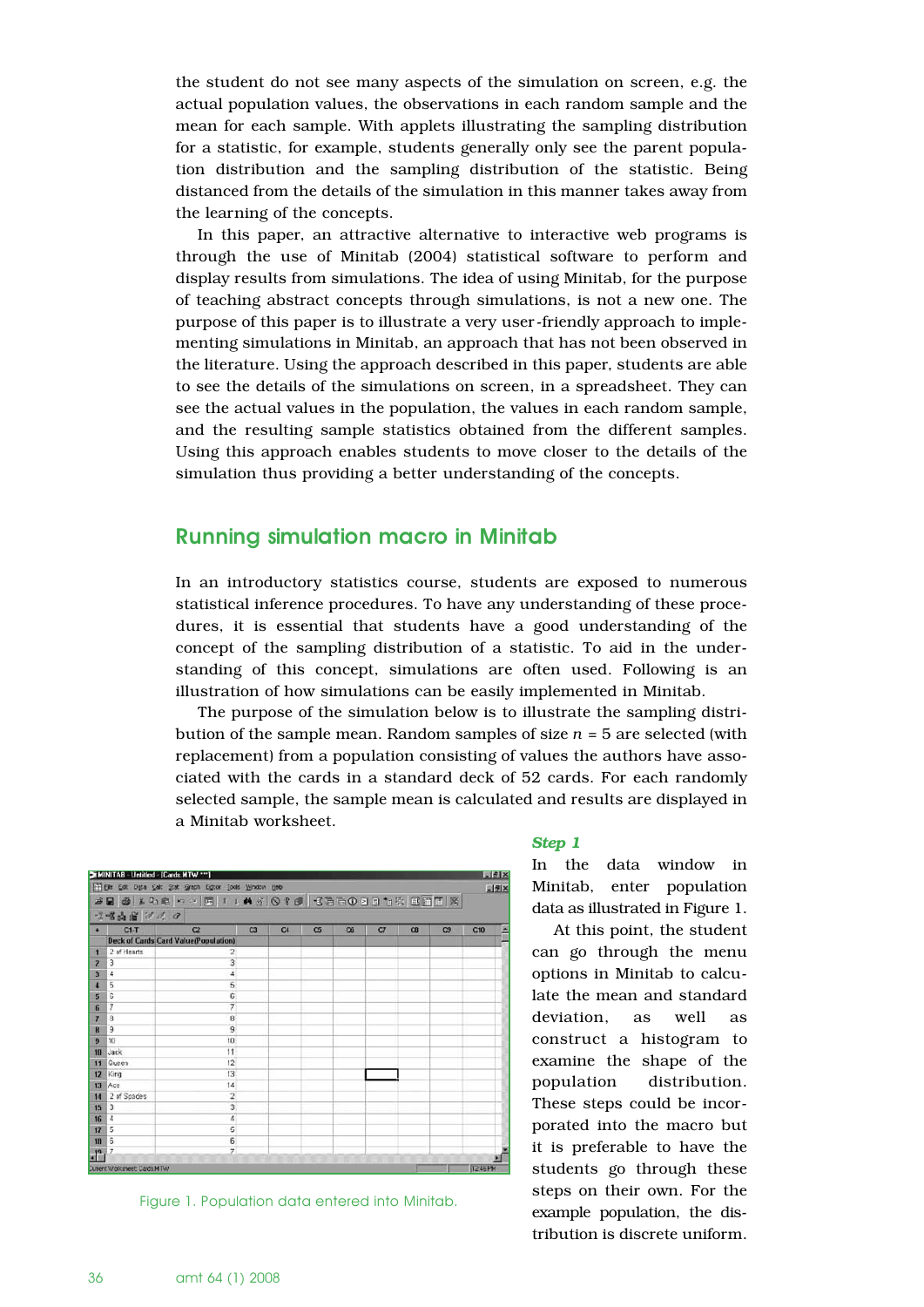#### *Step 2*

Go to the session window in Minitab and enable the command line editor. This can be done by clicking editor and then enable commands in the menu options. When this is done, the command prompt, "MTB>", will appear in the session window .

*Step 3*

Run the simulation macros. These macros can be found in the Appendix. ASCII format and a .mtb extension in the file name were used for the macro files. We use these macros only for the purpose of illustrating statistical concepts, not for teaching students how to write a program in Minitab. As such, students are not required to write their own macro, only run the simulation program provided to them. However, it would be appropriate to discuss with the class what actions are being implemented by the macro.

The macro is implemented by going through the following sequence of menu options in Minitab.

- 1. File
- 2. other files
- 3. run an exec

4. open the simulation program and execute the program 1 time.

The user is asked to specify (in the session window) the sample size and

how many samples to select from the population as illustrated below. As shown in Figure 2, 500 samples, each of size 5, are selected and the mean is calculated for each sample.

The interactive process above serves two important functions. One, having students specify the sample size and the number of samples reinforces what is being done in the simulation. Two, the interactive process allows students to rerun easily the simulation for different sample sizes, preventing difficulties in the implementation of the simulation from interfering with the learning of the concepts. *Step 4*

Observe the simulation results. The results of the simulation can be seen by going to the data window as shown in Figure 3.

The mean and standard deviation of the sample means can now be calculated and a histogram can be constructed to illustrate the properties of the



Figure 2. Simulation initiated in Minitab session window.

|                       |                              | Ell Elle Edit Data Calc Stat Graph Editor Tools Window Help |                      |                |                |                                            |    | <b>Alain</b> |
|-----------------------|------------------------------|-------------------------------------------------------------|----------------------|----------------|----------------|--------------------------------------------|----|--------------|
|                       | -2-2 山宿 万万 〇                 | XIB X DB O D T I A R O ? J C R B O D E D K E E R X          |                      |                |                |                                            |    |              |
| z.                    | $C1.$ T                      | C <sub>2</sub>                                              | C3<br>C <sub>4</sub> | C <sub>5</sub> | <b>C6</b>      | $\sigma$                                   | C8 | C3           |
|                       |                              | Deck of Cards Card Value (Population)                       |                      |                |                | Sample Observation Sample Data Sample Mean |    |              |
| п                     | 2 of Hearts                  |                                                             |                      |                |                |                                            |    |              |
| 2                     | э                            | 3                                                           |                      |                | 8              | ٠                                          |    |              |
| з                     | 4                            | 4                                                           |                      | з              | 12             | ٠                                          |    |              |
|                       | 5                            | 5                                                           |                      | 4              | 14             | ٠                                          |    |              |
| 5                     | 6                            | 6                                                           |                      | 5              | 14             | 10.0                                       |    |              |
| G                     | 7                            | 7                                                           | 2                    | 1              | 10             | ٠                                          |    |              |
| 7                     | 8                            | 8                                                           |                      |                | 10             | ٠                                          |    |              |
| я                     | 9                            | 9                                                           | 2                    | э              | 4              | ٠                                          |    |              |
| 9                     | 10                           | 10                                                          | $\overline{2}$       | 4              | $\overline{2}$ | ٠                                          |    |              |
| 10                    | Jack                         | 11                                                          | 2                    | 5              | 3              | 5.8                                        |    |              |
| 11                    | Queen                        | 12                                                          | 3                    |                | Ė              | ٠                                          |    |              |
| 12                    | King                         | 13                                                          | 3                    | ż              | 7              |                                            |    |              |
| 13                    | Ace                          | 14                                                          | 3                    | 3              | 11             |                                            |    |              |
| 14                    | 2 of Spades                  | $\overline{2}$                                              | 3                    | 4              | 6              | ٠                                          |    |              |
| 15                    | э                            | 3                                                           | 3                    | 5              | 5              | 7.0                                        |    |              |
| 16                    | d                            | 4                                                           | 4                    |                | 9              | ٠                                          |    |              |
| 17                    | 5                            | 5                                                           | 4                    |                | 14             | ٠                                          |    |              |
| 18                    | 6                            | 6                                                           | 4                    | 3              | 9              | ۰                                          |    |              |
|                       |                              | ٠                                                           | 4                    | ă              | 3              | ٠                                          |    |              |
| $\cdot$ <sup>19</sup> | Current Worksheet: Cards MTW |                                                             |                      |                |                |                                            |    | 9.39 AM      |

Figure 3. Simulation results displayed in data window.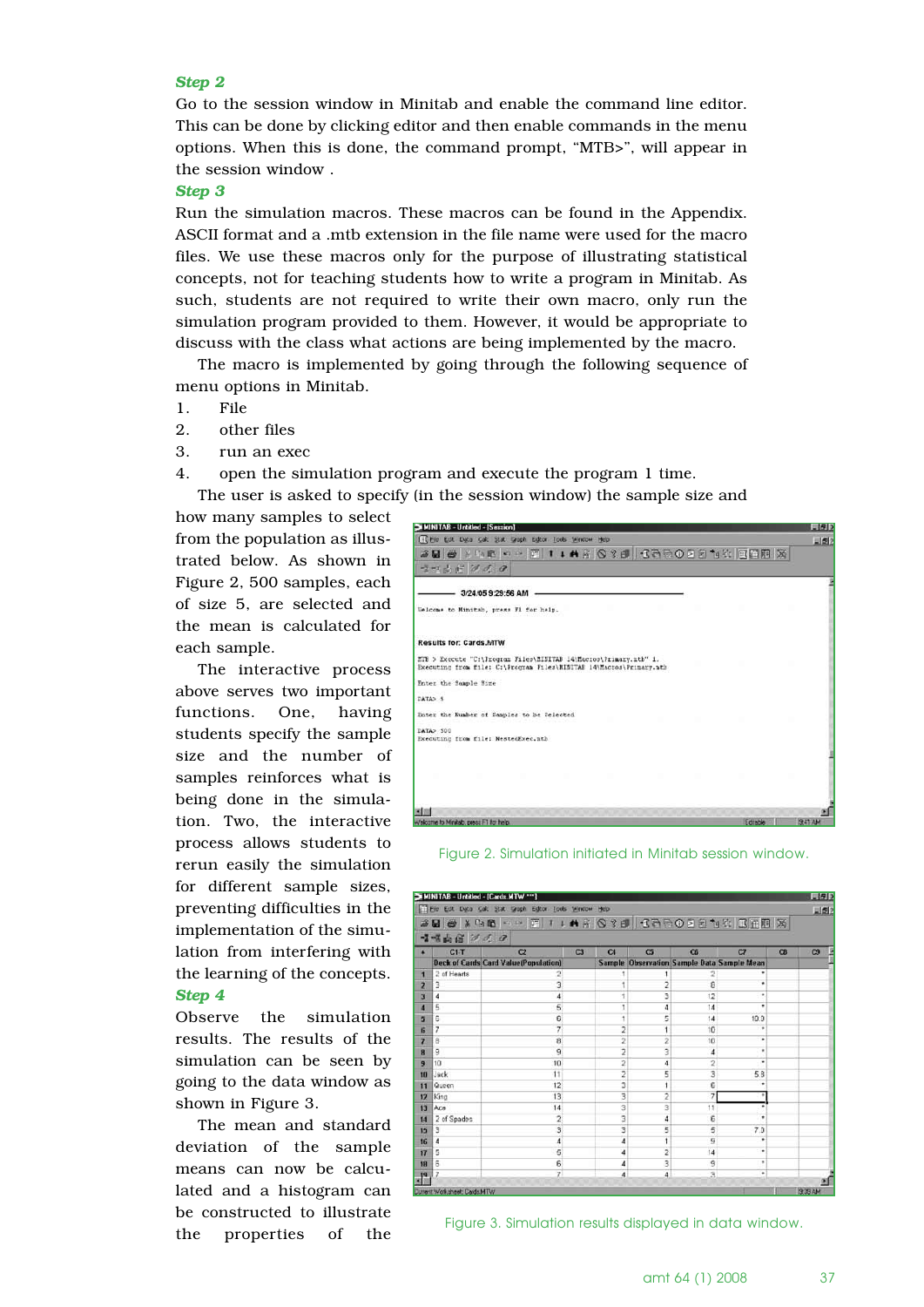sampling distribution of the sample mean. This is easily done through using the menu options in Minitab, with the results of one simulation shown in Figure 4.

## **Sampling distribution activity**

For students to reap the benefits of the simulation activity presented in this paper, it is important that the simulation is accompanied with questions related to the simulation, and it is important that these questions are graded. As stated





in Garfield's ten principles of learning statistics (Garfield, 1995), Students learn to value what they know will be assessed. In an introductory statistics class at Washington State University, the simulation is made part of a graded assignment. Each week in this class, students are required to attend

## **Lab activity**

#### *Purpose of the Lab*

To reinforce the concept of sampling distribution of the sample mean through the use of a Minitab simulation.

#### *Steps*

- 1. Enter the values for the population (the card values for a standard deck of 52 cards) into Minitab.
- 2. Look at the distribution for the population of card values from which you will be selecting random samples. Describe the shape of the distribution. Calculate the mean and standard deviation for the population.
- 3. Using the Minitab simulation macro, draw 500 random samples, each of size 5, from the population of cards values and calcu-

late the mean for each sample. Construct and examine the distribution of the sample means. This is an approximation of the sampling distribution of  $\bar{x}$ when *n*=5, i.e. the distribution of values taken by  $\bar{x}$  in all possible samples of the same size (*n*=5) from the same population (the population of card values).

- 4. Looking at the individual card values in the parent population and looking at the sample means obtained from the different samples, which seem to vary more?
- 5. From what we learned about the sampling distribution of  $\bar{x}$  in class, the mean of the sampling distribution of  $\bar{x}$  vou obtained should be close to  $\mu = 8$ , the mean for the population of card values.

Also, the standard deviation for the sample means you obtained should be close to

$$
\frac{\sigma}{\sqrt{n}} = \frac{3.742}{\sqrt{5}} = 1.673
$$

the standard deviation of the original population divided by the square root of the sample size. Calculate the mean and standard deviation for the sample means and see if this is the case.

6. In class, we learned that if the original population distribution is discrete uniform, the sampling distribution of  $\bar{x}$ , for *n*=5, will look approximately normal. Is this what you observed in your simulation?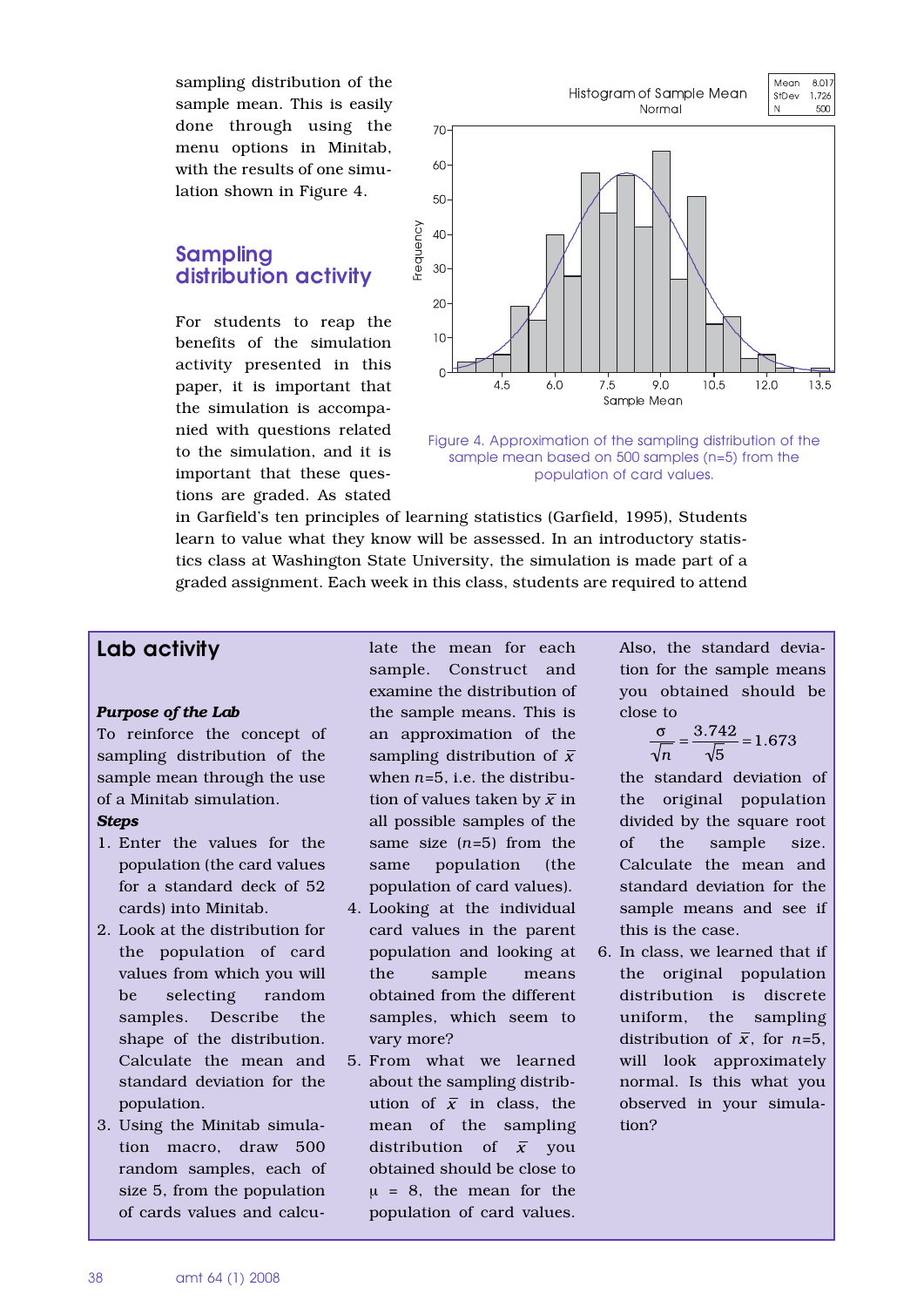three one-hour lectures as well as a two-hour lab session. The assignment is completed in one of the lab sessions. The following is an assignment one could consider using in a statistics lab session. It is assumed in the following lab that the steps involved in running the Minitab simulation (presented earlier) have already been introduced to the students.

## **Conclusion**

In teaching introductory statistics courses, the concept of the sampling distribution of a statistic proves to be one of the most difficult for students. Yet, this concept is fundamental to understanding statistical inference. The approach presented in this paper is an effective way of approaching the teaching of this difficult and abstract concept to introductory students. The following are several reasons we provide for the success observed from using this approach.

- 1. Constructivist theory states that students learn best, not through passive means as in a lecture, but through active means when they are able to interact with the concept and construct their own knowledge. Going through the simulation in Minitab enables students to construct their own knowledge of the sampling distribution of a statistic as opposed to having the concept passed on to them through lecture.
- 2. Students are sampling from a population for which they are familiar. Almost everyone is familiar with a deck of cards. This is very different from telling students that they are sampling from, for example, a normal distribution with  $\mu$ =5 and σ=1, as is often seen in applets and in textbooks.
- 3. Students are not distanced from the simulation process. With the approach presented in this paper, they see the actual population values of the parent distribution, the values in each sample selected, and the sample means calculated from each sample. Seeing all of these details is important for students in introductory statistics courses.
- 4. It is very easy to implement the approach. This is important because if students have to struggle to implement the approach, this will interfere with the learning that takes place.

In this paper, the focus has been on demonstrating the use of a Minitab macro for the purpose of illustrating the concept of the sampling distribution of the sample mean. There are also benefits from using Minitab macros for illustrating other statistical concepts, e.g. confidence intervals and power.

One issue is the length of time it takes for the macro to run. This time can vary considerably depending on the speed of the machine being used. Given this, it is important to perform a test run of the macro before using it in a class. For example, it took 25 seconds for the simulation to run on the computer used by the authors. This is longer than it takes for web applets to run, which return results instantaneously. However, given the benefits to students from utilising the Minitab macros, this increase in the amount of time for the simulation to run is compensated by an increased understanding of the concept of the sampling distribution of a statistic.

Many approaches have been suggested in the literature for teaching the concept of sampling distribution of statistic. The approach presented in this paper is another to consider.